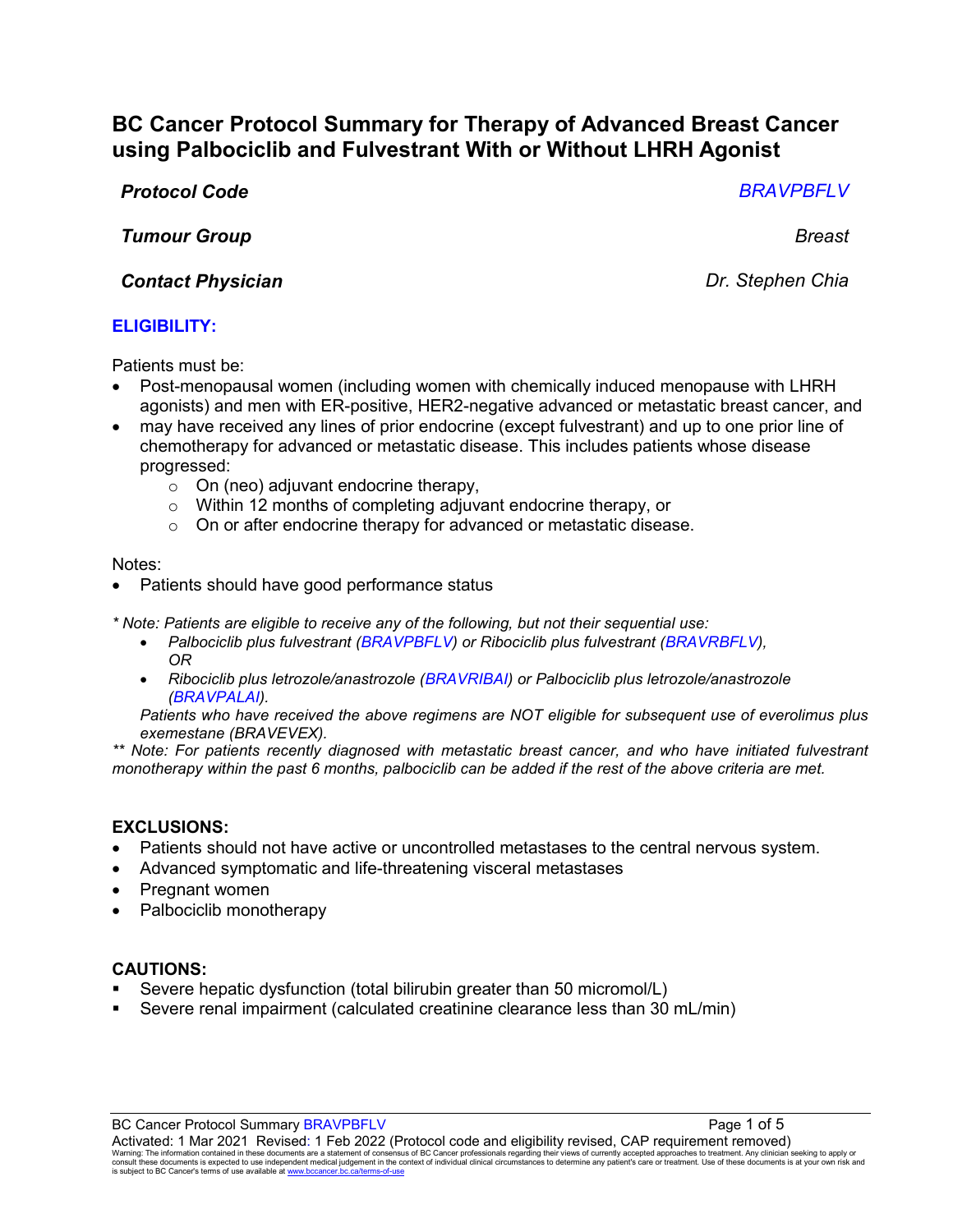## **TESTS:**

- Baseline: CBC & diff, platelets, creatinine, ALT, alkaline phosphatase, total bilirubin, GGT, LDH
- Baseline if indicated: CA15-3, ECG
- Cycles 1 and 2 of palbociclib
	- o Prior to day 1 of each cycle: CBC & diff, platelets, creatinine
	- o On day 15: CBC & diff, platelets
- Cycles 3 to 6 of palbociclib
	- o Prior to each cycle: CBC & diff, platelets, creatinine
- Cycles 7 onwards of palbociclib
	- o If ANC 1.0  $x10^9$ /L or higher during first 6 cycles:
		- **Prior to every third cycle: CBC & diff, platelets, creatinine**
	- $\circ$  If ANC less than 1.0 x10<sup>9</sup>/L during first 6 cycles:
		- **Prior to each cycle: CBC & diff, platelets, creatinine**
- If clinically indicated: ALT, alkaline phosphatase, total bilirubin, GGT, LDH, CA15-3, ECG, serum cholesterol, triglycerides

#### **PREMEDICATIONS:**

• Not usually required

## **TREATMENT:**

Until disease progression or unacceptable toxicity

| Drug                                | <b>Dose</b>                                                                       | <b>BC Cancer Administration Guideline</b>   |  |
|-------------------------------------|-----------------------------------------------------------------------------------|---------------------------------------------|--|
| palbociclib                         | 125 mg once daily for 21 days on, 7<br>days off (one cycle = $28 \text{ days}$ )* | PO                                          |  |
| <b>Plus</b>                         |                                                                                   |                                             |  |
| fulvestrant<br>Cycle 1              | 500 mg once on days 1 and 15                                                      | ΙM<br>(Administer as two 250 mg injections) |  |
| **fulvestrant<br>Cycle 2<br>onwards | 500 mg once every 28 days $\pm$ 3 days                                            | IМ<br>(Administer as two 250 mg injections) |  |

\* Repeat palbociclib every 28 days. If a dose is missed, take the **next** dose at the same usual time. If a dose is held due to toxicity, patient should stop on day 21 of the original schedule when resuming dose to maintain the 1-week rest.

\*\*In case palbociclib is delayed/held/omitted, fulvestrant treatment should be continued as planned.

BC Cancer Protocol Summary BRAVPBFLV **Page 2 of 5** and 5 Activated: 1 Mar 2021 Revised: 1 Feb 2022 (Protocol code and eligibility revised, CAP requirement removed)

Warning: The information contained in these documents are a statement of consensus of BC Cancer professionals regarding their views of currently accepted approaches to treatment. Any clinician seeking to apply or<br>consult t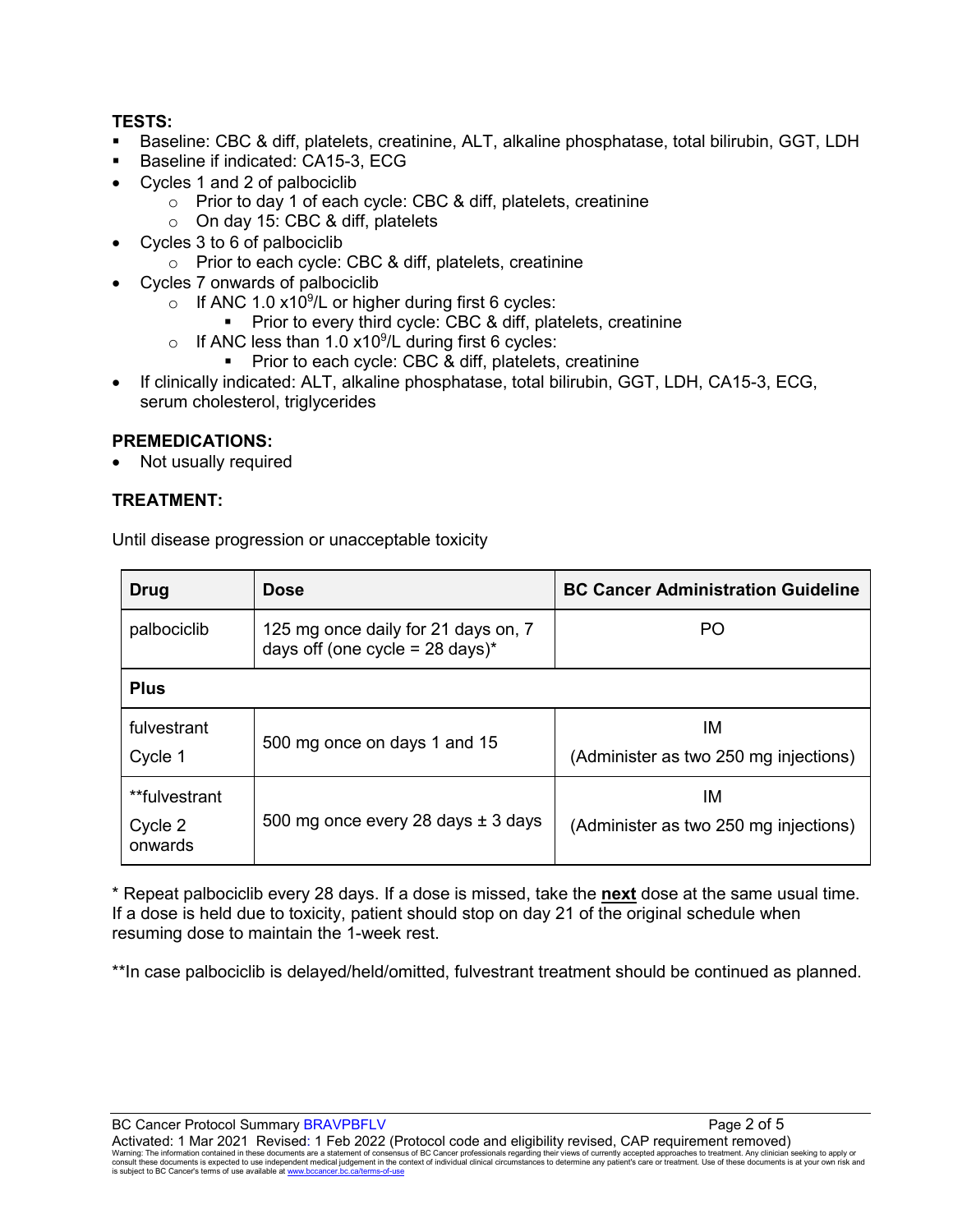## **For women needing chemically induced menopause and male patients:**

| Drug                                        | <b>Dose</b>                                               | <b>BC Cancer Administration</b><br><b>Guideline</b> |
|---------------------------------------------|-----------------------------------------------------------|-----------------------------------------------------|
| buserelin long acting<br>(SUPREFACT DEPOT)* | 6.3 mg every 6 weeks x 2<br>treatments then every 8 weeks | subcutaneous                                        |
| <b>OR</b>                                   |                                                           |                                                     |
| goserelin long acting<br>(ZOLADEX)*         | 3.6 mg every 4 weeks                                      | subcutaneous                                        |
| <b>OR</b>                                   |                                                           |                                                     |
| leuprolide long acting<br>(LUPRON DEPOT)*   | 7.5 mg every 4 weeks                                      | ΙM                                                  |

\*Once response has been established, the following long-acting agents may be substituted at the physician's discretion. In women, menstrual function, and if necessary, hormone levels can be monitored to ensure effective dosing.

| Drug                                        | <b>Dose</b>            | <b>BC Cancer Administration</b><br><b>Guideline</b> |
|---------------------------------------------|------------------------|-----------------------------------------------------|
| buserelin long acting<br>(SUPREFACT DEPOT)* | 9.45 mg every 12 weeks | subcutaneous                                        |
| <b>OR</b>                                   |                        |                                                     |
| goserelin long acting<br>(ZOLADEX LA)*      | 10.8 mg every 12 weeks | subcutaneous                                        |
| <b>OR</b>                                   |                        |                                                     |
| leuprolide long acting<br>(LUPRON DEPOT)*   | 22.5 mg every 12 weeks | ΙM                                                  |

BC Cancer Protocol Summary BRAVPBFLV **Page 3 of 5** and 5 Activated: 1 Mar 2021 Revised: 1 Feb 2022 (Protocol code and eligibility revised, CAP requirement removed) Warning: The information contained in these documents are a statement of consensus of BC Cancer professionals regarding their views of currently accepted approaches to treatment. Any clinician seeking to apply or<br>consult t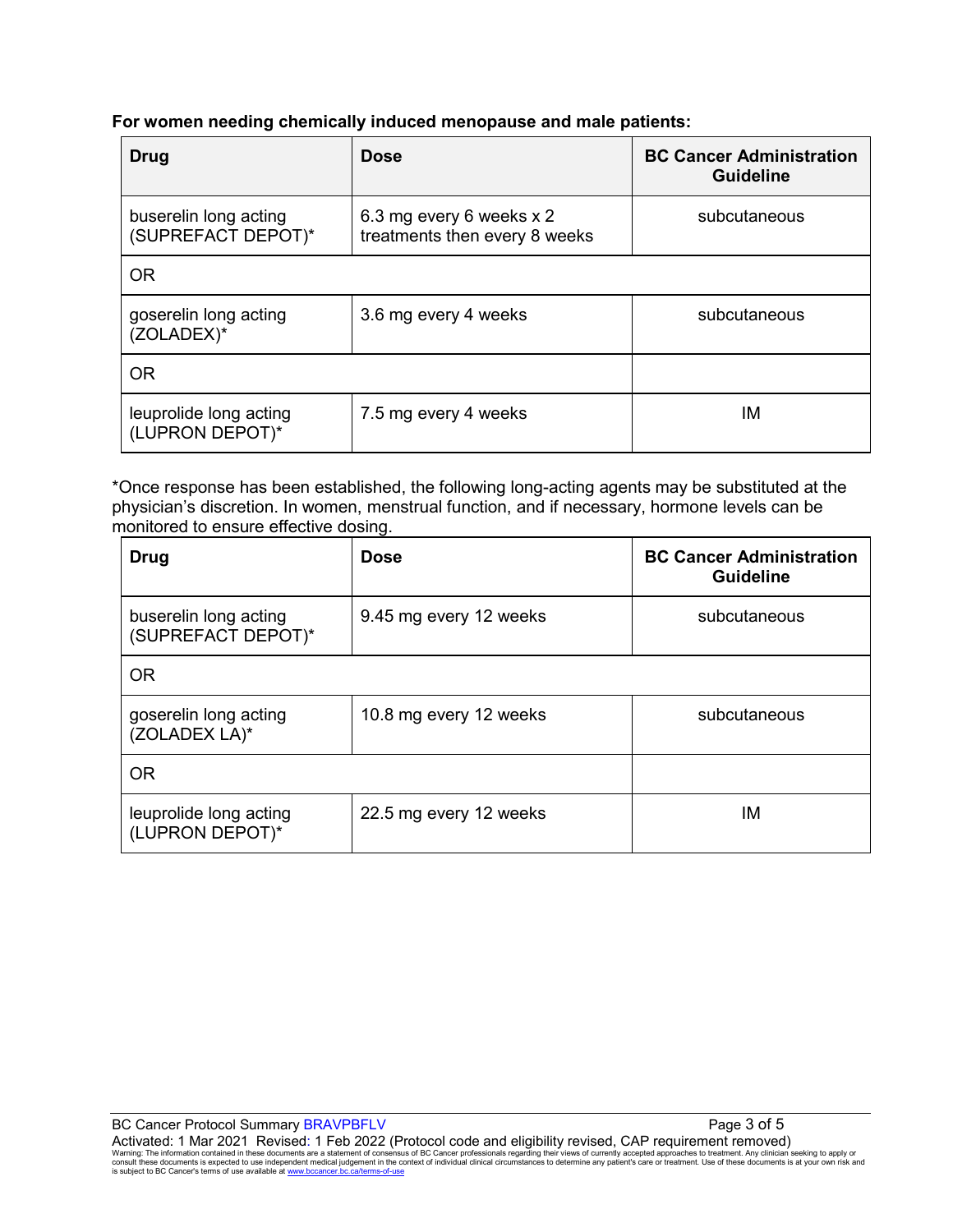## **DOSE MODIFICATIONS:**

## **Palbociclib dose level**

| Dose level               | Daily dose                                                      |
|--------------------------|-----------------------------------------------------------------|
| Starting dose            | $125 \text{ mg/d}$                                              |
| First dose reduction     | 100 mg/d (should not re-escalate to 125 mg/d)                   |
| Second dose<br>reduction | 75 mg/d* (may re-escalate to 100 mg/d at physician's discretion |

\* Discontinue if further dose reduction required below 75 mg/d

## **1. Hematological**

| Neutropenia<br>(ANC x10 <sup>9</sup> /L)          | <b>Dose Modifications</b>                                                                                                                                                                                                                                                                                                                                                                |
|---------------------------------------------------|------------------------------------------------------------------------------------------------------------------------------------------------------------------------------------------------------------------------------------------------------------------------------------------------------------------------------------------------------------------------------------------|
| Grade 1 and 2 (greater<br>than or equal to 1.0)   | Continue at same dose.                                                                                                                                                                                                                                                                                                                                                                   |
|                                                   | Day 1<br>Delay. If ANC greater than or equal to $1.0 \times 10^9$ /L within 1 week,<br>resume at same dose.                                                                                                                                                                                                                                                                              |
| Grade 3<br>$(0.5$ to less than $1.0$ <sup>*</sup> | Day 15 of cycles 1 and 2<br>Continue same dose for remainder of cycle. Check ANC on day 22;<br>If ANC on day 22 is:<br>greater than or equal to $0.5 \times 10^9$ /L: continue at same dose<br>for next cycle, when ANC greater than or equal to $1.0 \times 10^9$ /L<br>less than $0.5 \times 10^9$ /L: resume at next lower dose, when ANC<br>greater than or equal to 1.0 x $10^9$ /L |
| Grade 4 (less than 0.5)                           | <u>Day 1</u><br>Delay. When ANC $\geq 1.0 \times 10^9$ /L, resume at next lower dose.                                                                                                                                                                                                                                                                                                    |
| OR.<br>Grade 3 plus fever<br>and/or<br>infection  | Day 15 of cycles 1 and 2<br>Omit remainder of cycle.<br>When ANC greater than or equal to 1.0 x $10^9$ /L, resume at next<br>lower dose.                                                                                                                                                                                                                                                 |